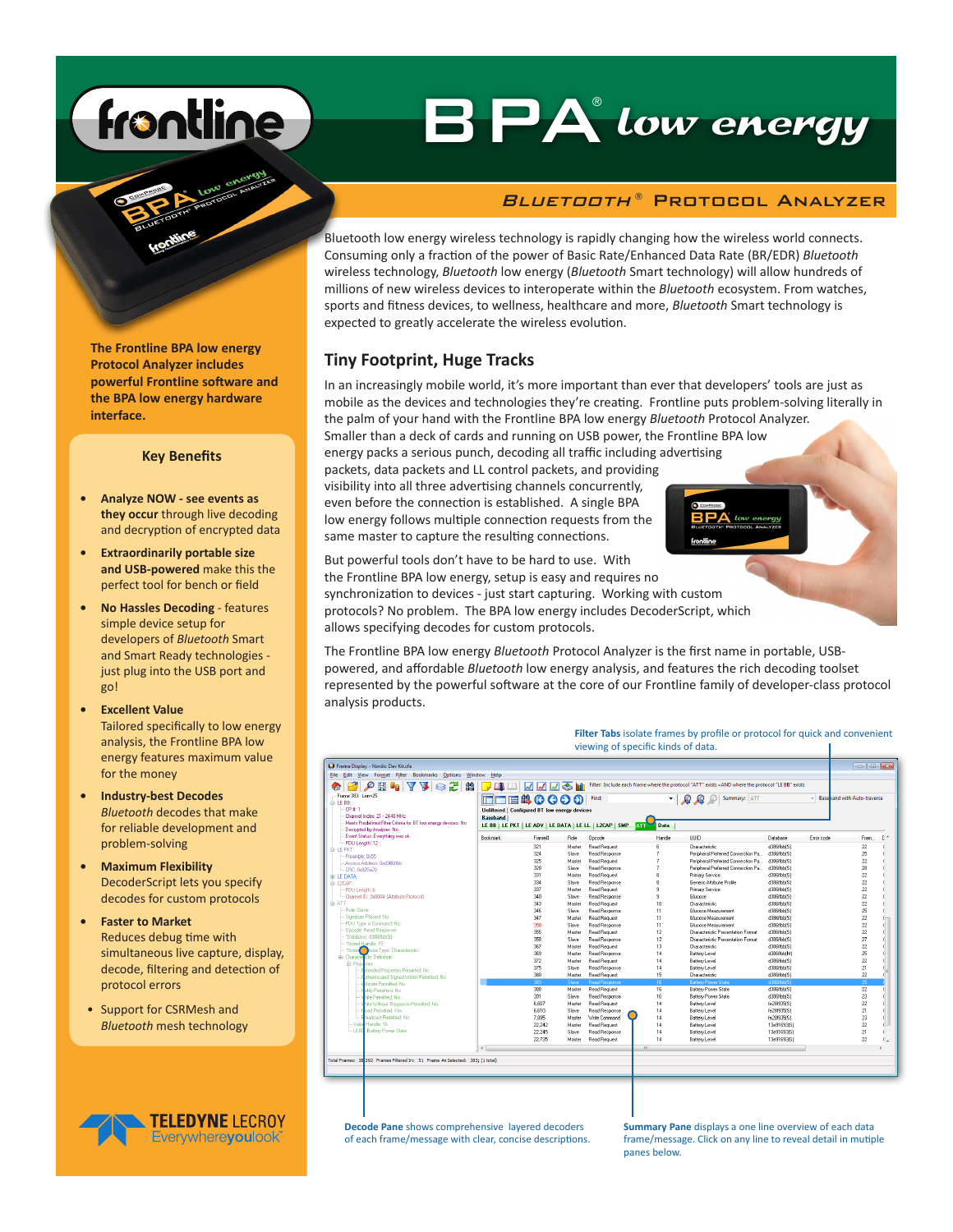#### **Hardware Specifications**

- **• Bus Type:** USB 2.0 Mini-B
- **• Power:** USB Powered (USB 2.0)
- **• Effective Receiver Sensitivity:** -90.0 dBm for GFSK
- **• Dimensions:** 3.5" X 1.75" X .71" 89mm X 44.5mm X 18mm
- **• Temperature:** Storage Temperature: 0° to 65° **Celsius** 32° to 149° Fahrenheit

Operating Temperature: 5° to 55° Celsius 41° to 131° Fahrenheit

**• Humidity:** Operating: 10% to 90% RH (noncondensing)

#### **The Frontline BPA**® **low energy Hardware**

#### **Interface**

The Frontline BPA low energy Protocol Analyzer includes the portable BPA low energy hardware interface, which supports the wireless capture of *Bluetooth* low energy communications.

The BPA low energy hardware interface is one member of an extensive arsenal of technology-specific hardware interfaces, all

functioning with the powerful Frontline software. This modular approach allows greater flexibility in protocol analysis and debugging, and provides comprehensive coexistence views over virtually any combination of protocols.

#### **Supported Configurations**

- OS Supported: Win 7 and Win 8
- USB Port: USB 2.0 or USB 3.0 High-Speed

#### **Minimum System Requirements**

- Processor: Core i5 processor at 2.7 GHz
- RAM: 4 GB
- Free Hard Disk Space: 20 GB



#### **The Frontline Modular Approach**

Frontline software is at the core of Frontline protocol analysis, allowing technologyspecific hardware interfaces to work individually or in combination with other hardware interfaces. This modular approach gives the developer or analyst the widest possible range of scenarios for debugging complex communications.

#### *To order or for more information:*

www.fte.com sales@fte.com 1.800.359.8570 US & Canada +1.434.984.4500 Fax: 434.984.4505



© Copyright 2016. All rights reserved. BPA, Sodera and the Frontline logo are trademarks and Frontline is registered trademark. The *Bluetooth* word mark and logos are registered trademarks owned by Bluetooth SIG, Inc. and any use of such marks is under license. Other trademarks and trade names are those of their respective owners.